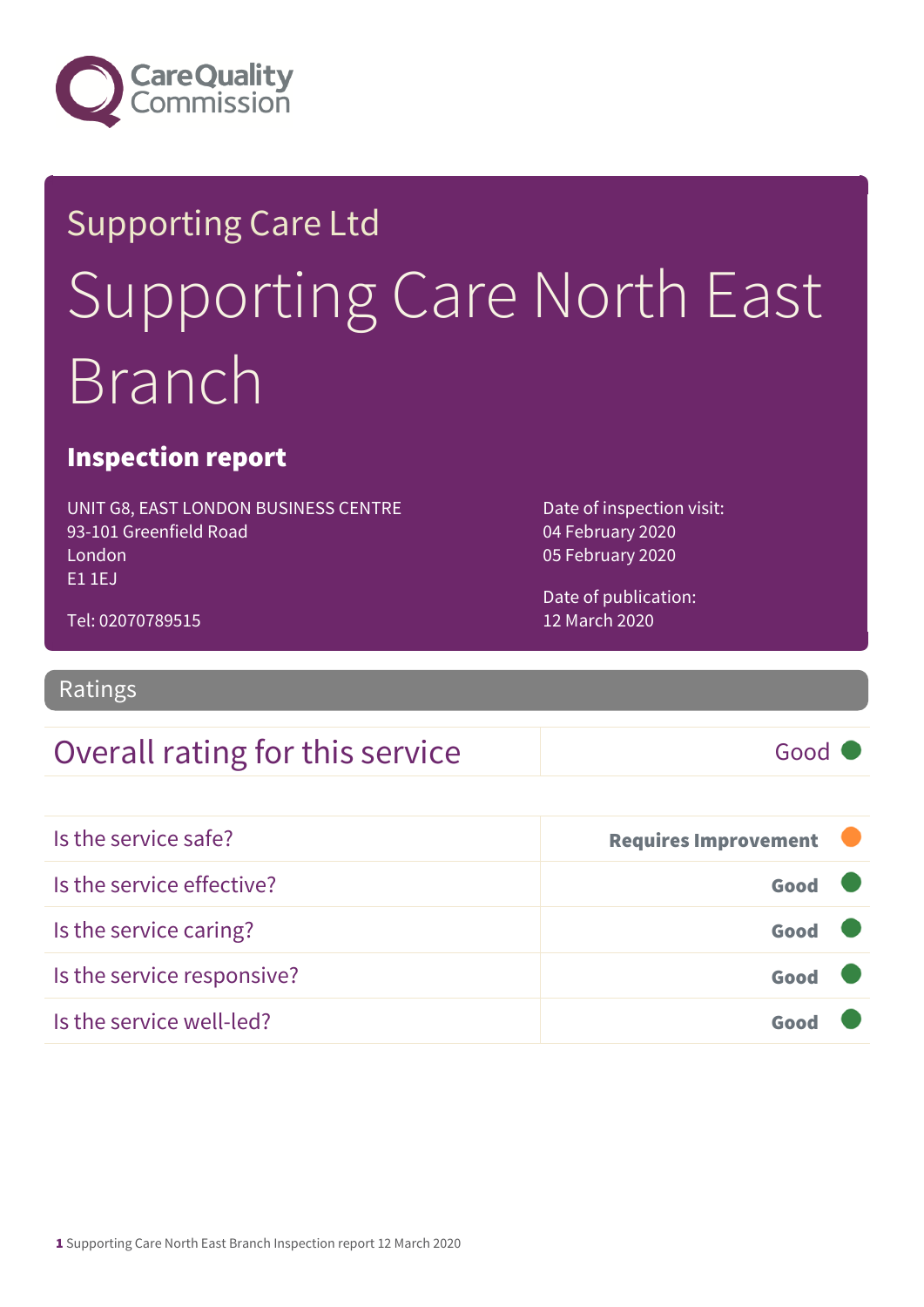### Summary of findings

### Overall summary

#### About the service

Supporting Care North East Branch is a domiciliary care agency. It provides personal care to people living in their own homes. It provides a service to younger disabled adults and older people, some living with dementia. At the time of the inspection the provider was supporting 24 people in the London Borough of Tower Hamlets.

People's care was either funded by NHS Continuing Healthcare or through a local authority Direct Payment agreement. A Direct Payment is the amount of money that the local authority has to pay to meet the needs of people and is given to them to purchase services that will meet their needs.

### People's experience of using this service and what we found

People and their relatives were positive about the caring nature of the whole staff team. A recent compliment stated, 'I am most impressed with Supporting Care. The carers are very understanding and professional. I have found the office staff most courteous and helpful. Thank you.'

People and their relatives benefitted from office-based staff and care workers being able to communicate with people in their own language and have a good understanding of their cultural requirements.

People and their relatives felt they received a personalised service and the provider listened to them about how they wanted to be supported. New care workers were introduced to people and their relatives and shadowed regular staff to ensure they had a good understanding of their care needs.

We saw the provider had been flexible to accommodate people's changing needs. For example, we saw extra calls were scheduled in emergencies and correspondence showed care workers regularly spent extra time with a person due to a change in their wellbeing.

People and their relatives felt staff were experienced and knew how to manage complex health and medical conditions, working in partnership with a range of health and social care professionals to ensure people's needs were met. A health and social care professional confirmed this and told us they had confidence when referring people's care to them.

People were supported to have maximum choice and control of their lives and staff supported them in the least restrictive way possible. The policies and systems in the service supported this practice.

People were supported by a motivated staff team that felt valued and supported in their role. Care workers complimented the open and inclusive working environment and told us they were always listened to if they had any issues or concerns.

The provider was proactive and before we requested a formal action plan, they sent us an action plan on 7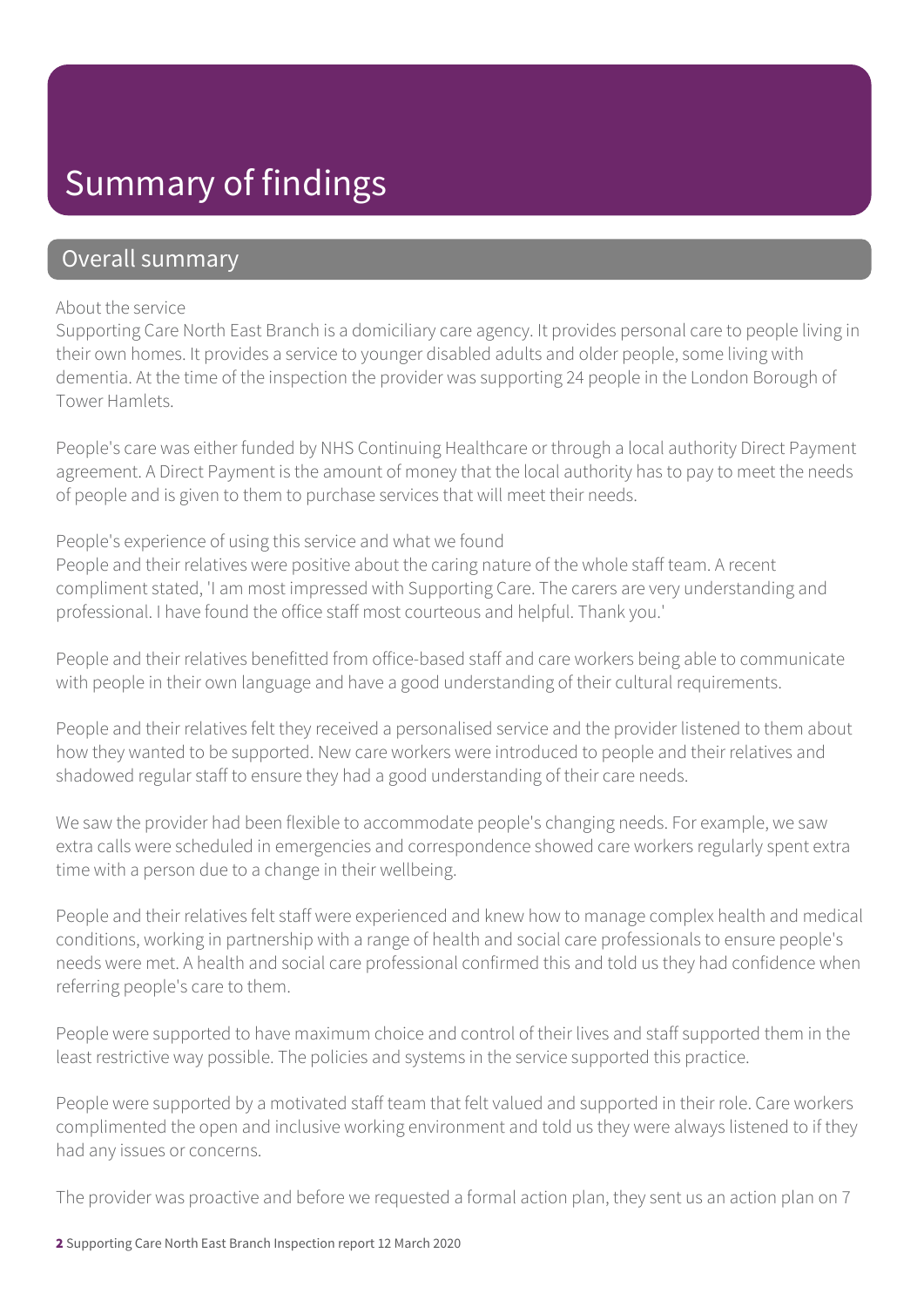February 2020 based on the initial feedback given at the end of the inspection.

We have made two recommendations that the provider ensures records are updated regarding the support people receive with their medicines and safer recruitment processes are always followed.

For more details, please see the full report which is on the CQC website at www.cqc.org.uk

Rating at last inspection The service was registered with us on 5 February 2019 and this is the first inspection.

#### Why we inspected

This was a planned inspection based on the registration date of the service.

#### Follow up

We will request an action plan for the provider to understand what they will do to improve the standards of quality. We will continue to monitor information we receive about the service until we return to visit as per our re-inspection programme. If we receive any concerning information we may inspect sooner.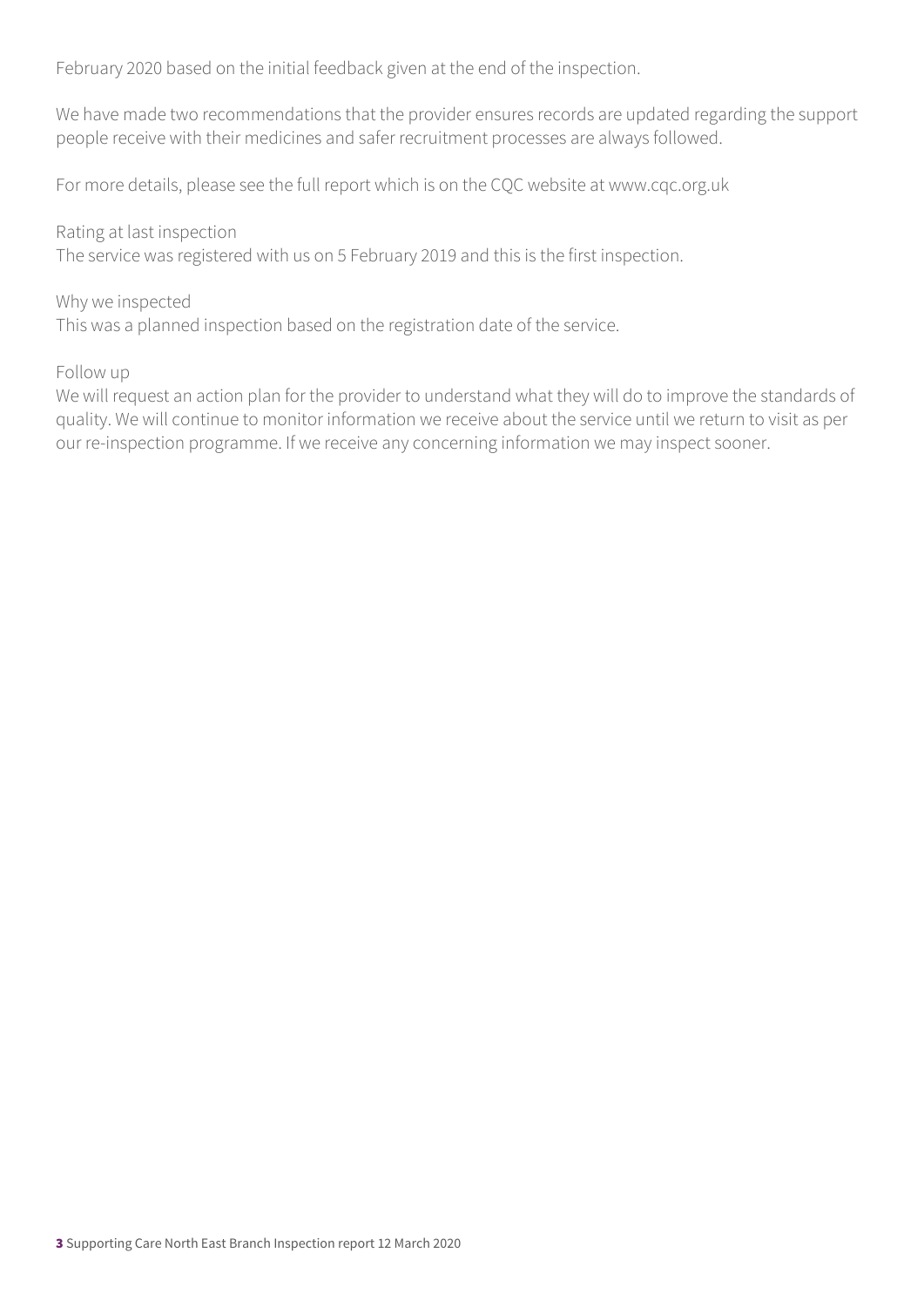### The five questions we ask about services and what we found

We always ask the following five questions of services.

| Is the service safe?                          | <b>Requires Improvement</b> |
|-----------------------------------------------|-----------------------------|
| The service was not always safe.              |                             |
| Details are in our safe findings below.       |                             |
| Is the service effective?                     | Good                        |
| The service was effective.                    |                             |
| Details are in our effective findings below.  |                             |
| Is the service caring?                        | Good                        |
| The service was caring.                       |                             |
| Details are in our caring findings below.     |                             |
| Is the service responsive?                    | Good                        |
| The service was responsive.                   |                             |
| Details are in our responsive findings below. |                             |
| Is the service well-led?                      | Good                        |
| The service was well-led.                     |                             |
| Details are in our well-led findings below.   |                             |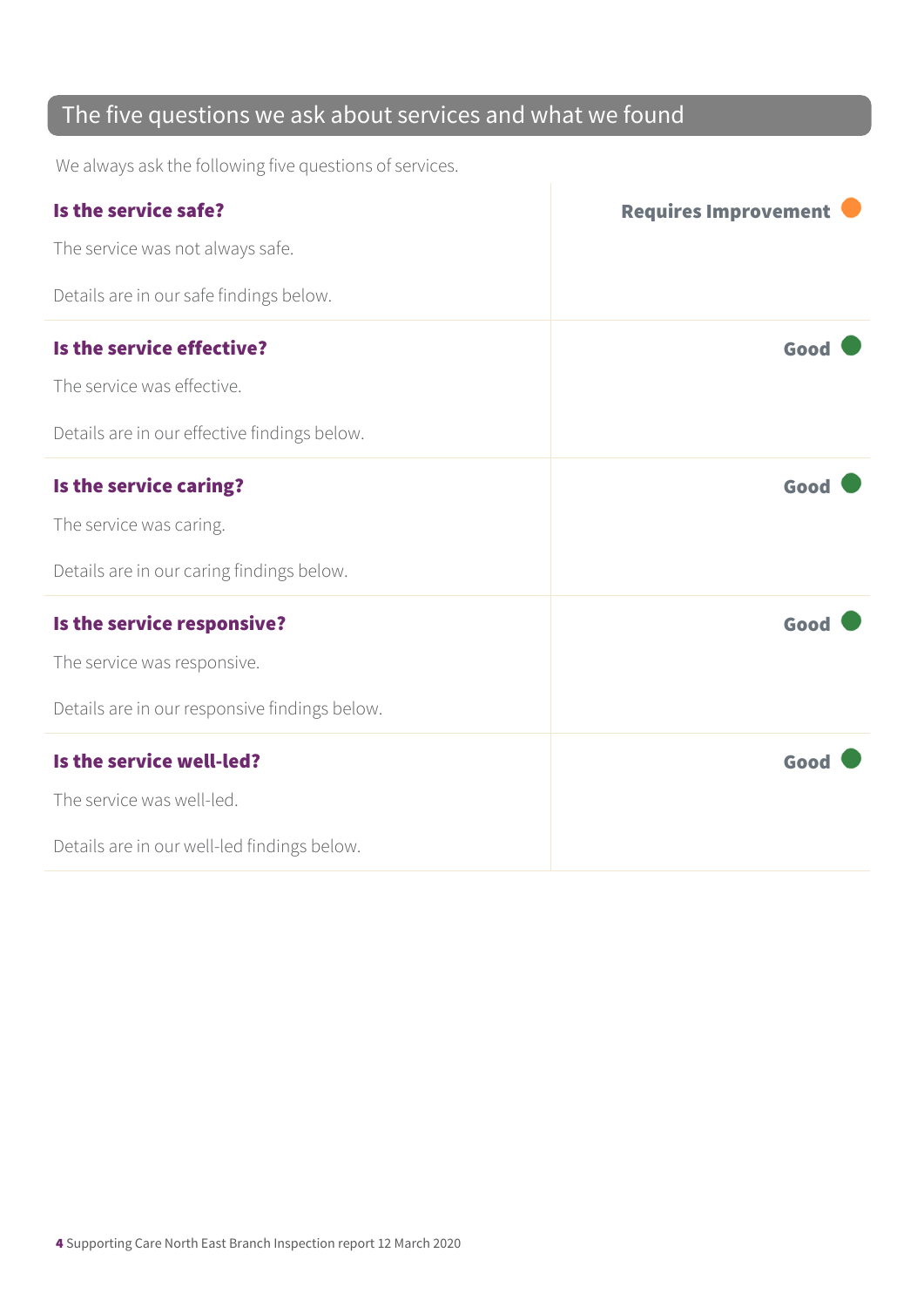

# Supporting Care North East Branch

Detailed findings

### Background to this inspection

#### The inspection

We carried out this inspection under Section 60 of the Health and Social Care Act 2008 (the Act) as part of our regulatory functions. We checked whether the provider was meeting the legal requirements and regulations associated with the Act. We looked at the overall quality of the service and provided a rating for the service under the Care Act 2014.

#### Inspection team

This inspection was carried out by one inspector and an Expert by Experience. An Expert by Experience is a person who has personal experience of using or caring for someone who uses this type of service.

#### Service and service type

Supporting Care North East Branch is a domiciliary care agency. It provides personal care to people living in their own homes.

The service had a manager registered with the Care Quality Commission. A registered manager is a person who is legally responsible for how the service is run and for the quality and safety of the care provided.

#### Notice of inspection

We gave the provider three days' notice because we needed to ensure somebody would be available to assist us with the inspection.

Inspection activity started on 4 February and ended on 11 February 2020. We visited the office location on 4 and 5 February 2020 to see the management team and to review care records and policies and procedures. We made calls to people and their relatives between 5 and 6 February 2020.

What we did before the inspection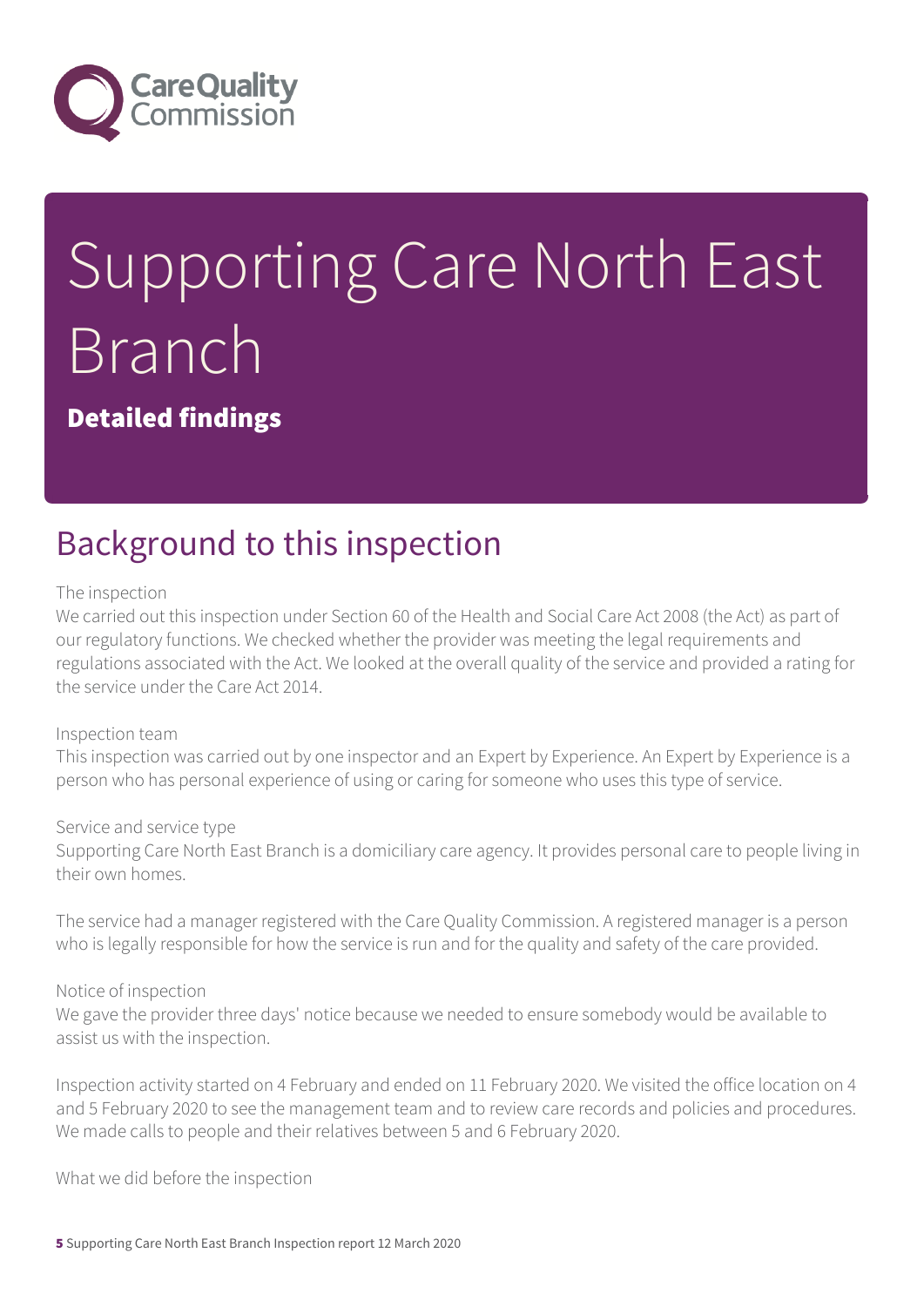We reviewed information we had received about the service since the last inspection. This included any significant incidents that occurred at the service. The provider was not asked to complete a provider information return prior to this inspection. This is information we require providers to send us to give some key information about the service, what the service does well and improvements they plan to make. We took this into account when we inspected the service and made the judgements in this report. We also contacted the local authority commissioning team. We used all of this information to plan our inspection.

#### During the inspection

We reviewed a range of records. This included six people's care records and four staff files in relation to recruitment, training and supervision. We also reviewed records related to the management of the service, which included complaints, minutes of team meetings and a range of quality assurance checks.

We spoke with 11 staff members. This included the registered manager, the office manager, a care supervisor and the nominated individual. The nominated individual is responsible for supervising the management of the service on behalf of the provider. We also spoke with five care workers who were present during the office visit and two care workers over the telephone.

We made calls to all 24 people who used the service and managed to speak with two of them. As the majority of people were unable to fully communicate with us over the telephone we also spoke with 16 relatives.

### After the inspection

We continued to seek clarification from the provider to validate evidence found. The registered manager updated us on a review carried out for one person on 7 February 2020 where we requested further information about how they were supported with their medicines. We also contacted four health and social care professionals who had experience of working with the service and heard back from one of them.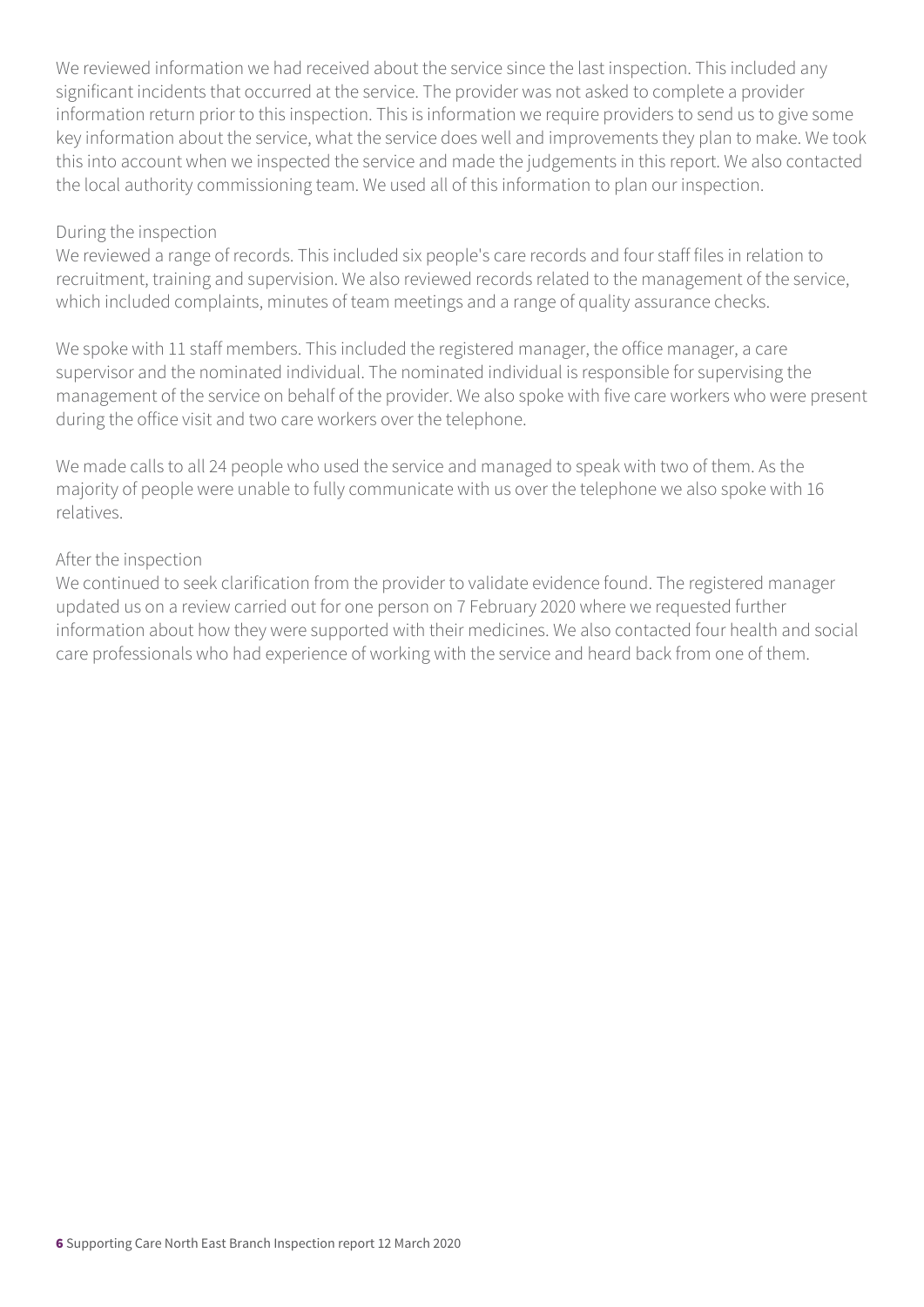### Is the service safe?

## Our findings

Safe – this means we looked for evidence that people were protected from abuse and avoidable harm.

This is the first inspection for this newly registered service. This key question has been rated Requires Improvement. This meant some aspects of the service were not always safe and there was limited assurance about safety. There was an increased risk that people could be harmed.

### Staffing and recruitment

● The provider did not always follow safer recruitment procedures to ensure staff were suitable to work with people who used the service. Where two care workers had previously worked in health and social care settings, the registered manager acknowledged although they had obtained employment references for both staff members, they had not requested a reference from their previous employers in health and social care.

We recommend the provider follows safer recruitment processes and ensures they request suitable references to evidence satisfactory conduct in previous employment within the health and social care industry.

- Disclosure and Barring Service (DBS) checks for staff had been completed at the time of recruitment along with appropriate identity documents. The DBS helps employers make safer recruitment decisions and helps prevent unsuitable people from working with people who use care and support services.
- There were sufficient levels of staff to support people and the provider regularly checked with people if they received their calls on time. There were currently 40 active care workers, with a further 14 registered and available to work. At the time of the inspection, the provider was in the process of implementing an electronic call monitoring (ECM) system where care workers logged in and out of their calls.
- People and their relatives had no concerns with the timekeeping of their care visits and samples of telephone monitoring records showed people were happy with this. One relative said, "They always come in the morning and evening, they are really good."

### Using medicines safely

- The provider had procedures in place for staff to follow if they supported people with their medicines. At the time of the inspection the registered manager told us they were not supporting people with their medicines, as this was the responsibility of people's relatives.
- However, we saw records for two people needed to be clearer to include the support that was provided when people's relatives were away. For example, one person's relative who was responsible for their medicines was absent for one week and staff were responsible for this task during this time. The care plan did not have information about the person's medicines and the support provided in these circumstances.

We recommend the provider consider current guidance on supporting people with medicines in a home care setting and update their practice accordingly. We shared The National Institute for Health and Clinical Excellence (NICE) guidelines for managing medicines for adults receiving social care in the community with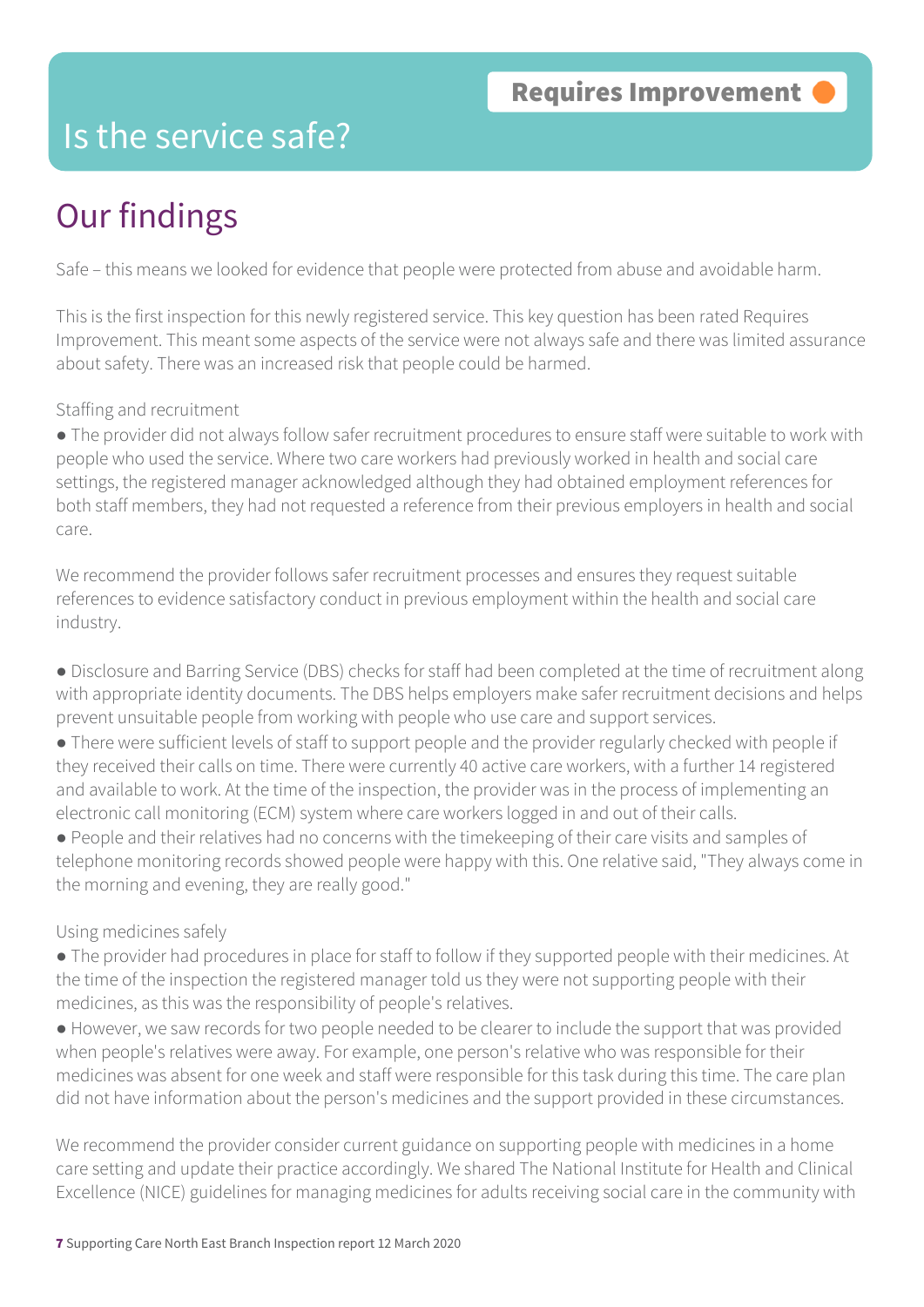the provider during the inspection.

● The provider was proactive and sent us an action plan on 7 February 2020 in response to our initial feedback during the inspection. They confirmed care records would be updated with plans in place should the responsible family member be unavailable for a period of time.

Systems and processes to safeguard people from the risk of abuse

● The provider had a safeguarding policy in place and was shared with people and their relatives at the start of their service with information about who to contact if they had any concerns.

● Staff completed safeguarding training and had a good understanding of their safeguarding responsibilities. It was also regularly discussed during team meetings. One care worker said, "If I did have an issue, they'd know what to do and I'm very confident they'd deal with it. They are always reminding us about this."

● People and their relatives told us they received a safe service and were comfortable with their care workers. Comments included, "Everything is fine and there are two staff for all the moving. They are safe and well experienced" and "I do think my relative is safe with the staff here. The carers are really good."

● Staff were given information to ensure they knew what procedures to follow if a safeguarding alert needed to be raised. Safeguarding guidance was given to staff during their induction and the incidents procedure had been discussed in team meetings.

Assessing risk, safety monitoring and management

- Risks to people were assessed before the service started with clear guidance in place for staff to follow to keep people safe. Risk assessments were in place, including moving and handling issues, falls risk assessments and pressure sores.
- There was guidance in place for people living with diabetes and epilepsy, with information about the symptoms staff needed to be aware of. Internal and external risk assessments were also completed to ensure people could be supported in a safe environment.
- Where people had more complex health conditions, the staff team worked closely with a range of health and social care professionals who provided added support. One health social care professional said, "They are very good with complex care, working closely with district nurses. They inform us of issues and take preventative action right away."
- Care workers had a good understanding about people's conditions and associated risks, being able to explain how they kept people safe. People and their relatives were positive about the support they received and how staff kept them safe.

### Learning lessons when things go wrong

● There were procedures in place for the reporting of any incidents and accidents across the service. The incidents procedure had been discussed in team meetings to ensure staff knew what procedures to follow.

● The management team had discussed incidents at group supervision meetings to ensure there was learning for staff. For example, the confidentiality policy was discussed and explained to staff in response to a safeguarding concern. One to one supervisions and spot checks were also completed as part of following up on any concerns.

### Preventing and controlling infection

- There was an infection control policy in place and staff confirmed they had access to personal protective equipment (PPE), such as gloves and aprons. People's care records had information about cleaning tasks and safe food hygiene procedures and best practice was discussed during the staff induction.
- Spot checks followed up if care workers were wearing PPE and following safe infection control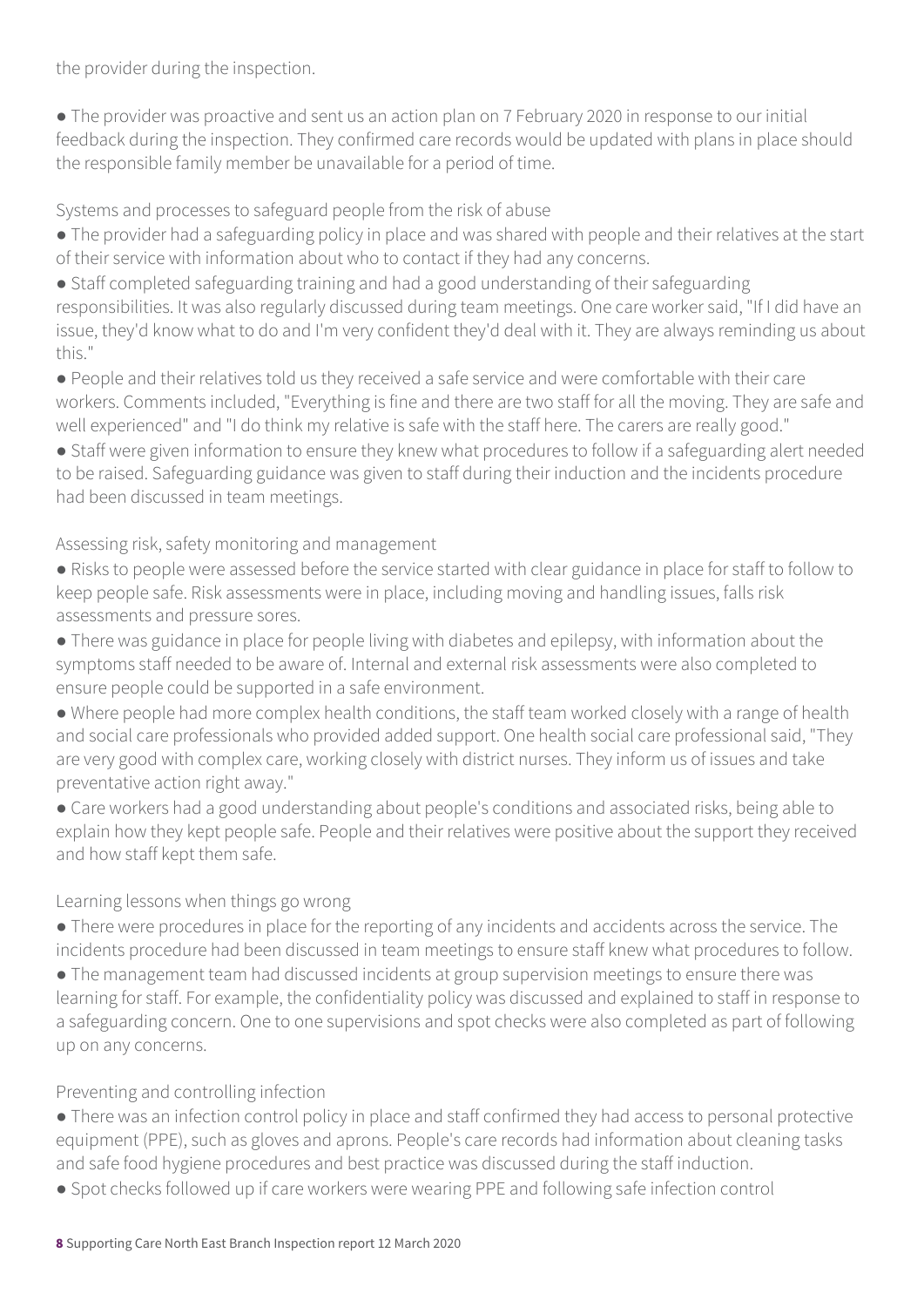procedures. People were asked if staff followed safe practices during telephone monitoring calls. One relative said, "Yes, they use aprons, gloves and shoe covers. We are very happy with that."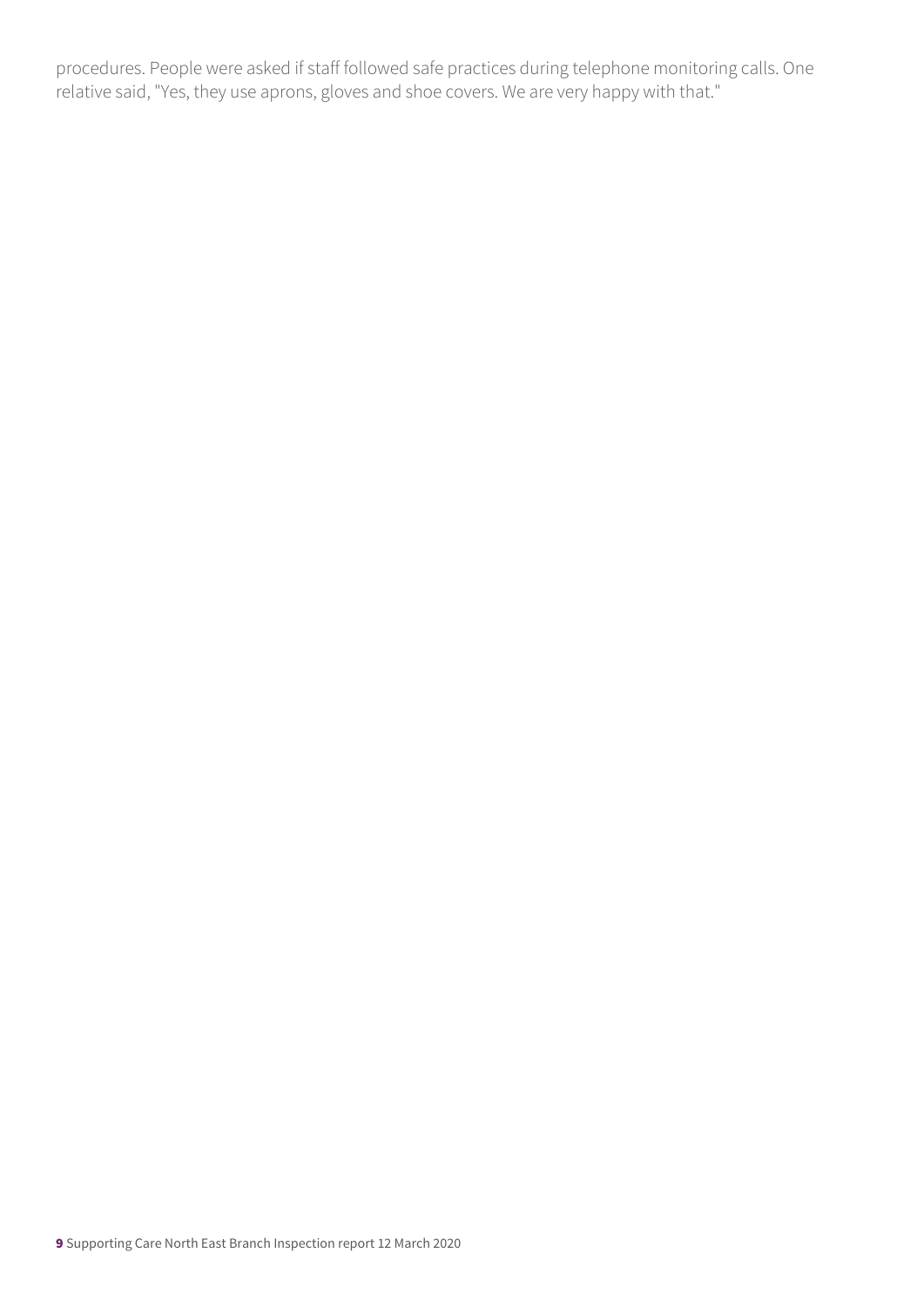### Is the service effective?

# Our findings

Effective – this means we looked for evidence that people's care, treatment and support achieved good outcomes and promoted a good quality of life, based on best available evidence.

This is the first inspection for this newly registered service. This key question has been rated Good. This meant people's outcomes were consistently good, and people's feedback confirmed this.

Assessing people's needs and choices; delivering care in line with standards, guidance and the law

- People were assessed before they used the service and there was information related to people's health conditions. We saw people were reassessed when there were changes in needs, including whether the level of support was increased or decreased.
- The provider had information from NHS continuing healthcare plans for people with more complex health conditions, including guidelines for staff from an occupational therapist for safe moving and handling procedures. Further training had also been arranged with health and social care professionals to provide further support for staff to help meet people's more complex health conditions.

Staff support: induction, training, skills and experience

- Staff completed an induction and shadowed regular care workers before they started working independently. The induction programme for new staff was focused around the Care Certificate, which included both practical and theory based training. The Care Certificate sets the standard for the fundamental skills and knowledge expected from staff within a care environment.
- Staff told us for people with complex health conditions, they had an introduction and detailed explanations about the support needed. One care worker said, "It was good to get an understanding about what was going on before I started. We discussed the care plan and health conditions, which really helped."
- We saw the provider liaised with health and social care professionals to arrange specific training related to people's health conditions, with demonstrations being carried out in people's homes.
- Staff were positive about the level of training they received and were further supported with regular supervision to support them in their role. One care worker said, "We get to discuss our clients and any issues we might have. We can contact them anytime about this and they respond well."

Supporting people to eat and drink enough to maintain a balanced diet

- People were supported to eat and drink if this was part of their agreed care and support needs. Care records included the level of support needed, including support from relatives or health care professionals, cultural requirements and any nutritional risks.
- People and their relatives were positive about this support they received. Comments included, "They keep a close eye on them in case they choke" and "We work together with this and share the support between us."
- We saw one person's daily records did not always record the full level of support that was provided, when compared to their care plan. The registered manager said they would follow this up with the staff involved to ensure more accurate recording.

Staff working with other agencies to provide consistent, effective, timely care; Supporting people to live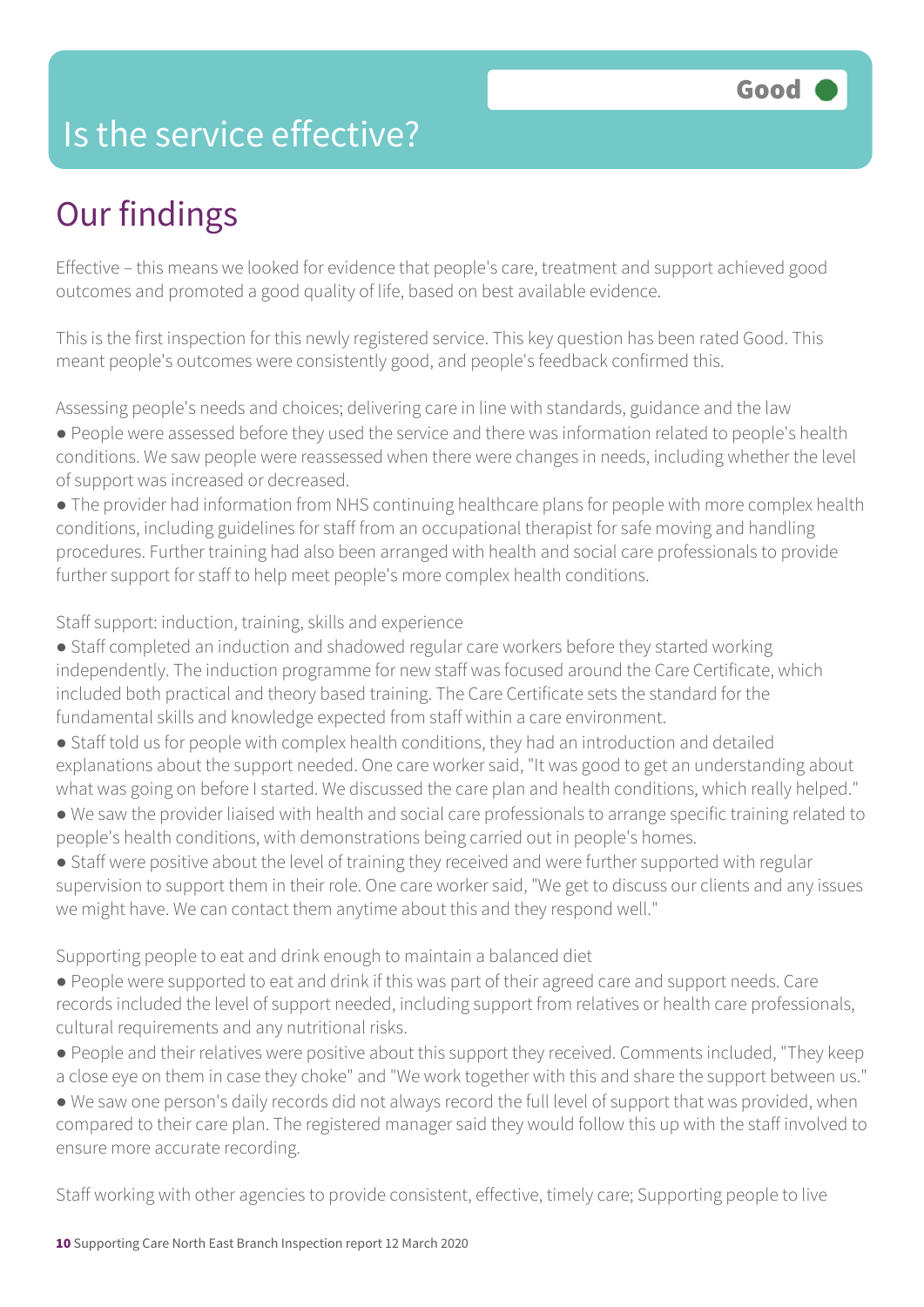healthier lives, access healthcare services and support

- Staff supported people to access healthcare services and monitored any changes in people's needs, health and wellbeing. We saw funding authorities were contacted when care workers reported deteriorations in people's health, which resulted in increased levels of support.
- Care records included details about people's relevant health and social care professionals, with a breakdown of tasks that were the responsibility of district nurses or other care agencies.
- Staff were aware of the importance of recording and reporting changes in people's needs and samples of daily logs confirmed this was done on a regular basis. Staff were also given emergency procedures guidance and what to do in the event of an emergency.
- A health and social care professional was positive about the provider's joint working relationships with more complex cases and felt staff were capable of dealing with any issues should they arise.

### Ensuring consent to care and treatment in line with law and guidance

The Mental Capacity Act 2005 (MCA) provides a legal framework for making particular decisions on behalf of people who may lack the mental capacity to do so for themselves. The Act requires that, as far as possible, people make their own decisions and are helped to do so when needed. When they lack mental capacity to take particular decisions, any made on their behalf must be in their best interests and as least restrictive as possible.

People can only be deprived of their liberty to receive care and treatment when this is in their best interests and legally authorised under the MCA. When people receive care and treatment in their own homes an application must be made to the Court of Protection for them to authorise people to be deprived of their liberty. We checked whether the service was working within the principles of the MCA.

● The provider followed best practice to ensure they recorded people's consent to their care and support. Mental capacity assessments were completed, with supporting documents from funding authorities confirming if people lacked capacity. Assessments recorded people's relatives were involved in best interests meetings, including if people's relatives had the legal authority to consent to care on their behalf.

● People with capacity had signed their care plans to consent to their care. Where one person had capacity but was unable to sign their consent form due to a physical condition, the provider recorded the reason and involved the person's representative, confirming they had verbally consented to their care and support.

• Staff completed MCA training during the induction programme and explained how they supported people to be fully involved in their care and support. One care worker said, "I always ask the person if they want to do something, I know I just can't do it. I explain what it is, letting them know I am here to help them."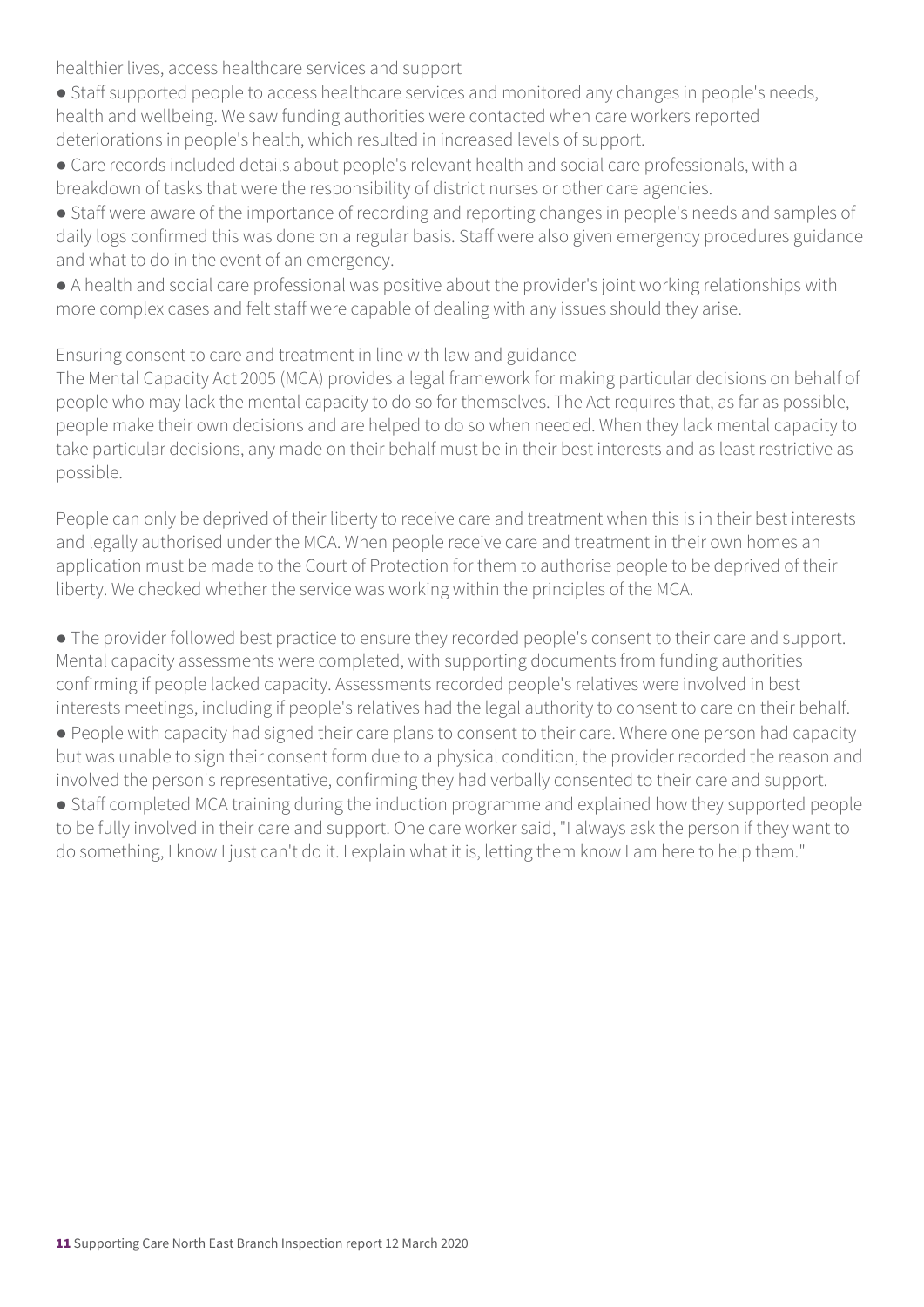### Is the service caring?

### Our findings

Caring – this means we looked for evidence that the service involved people and treated them with compassion, kindness, dignity and respect.

This is the first inspection for this newly registered service. This key question has been rated Good. This meant people were supported and treated with dignity and respect; and involved as partners in their care.

Ensuring people are well treated and supported; respecting equality and diversity

● People and their relatives spoke positively about the kind and caring attitude of the staff team and how they interreacted with each other. Comments included, "The two carers we have are brilliant and operate at an optimum level. I'm so glad about this agency" and "They talk, have a laugh, always chat and try to do their best to make [family member] happy."

• The provider tried to ensure people had regular care workers where possible and relatives confirmed they had introductions to meet new and cover staff. One relative told us before their regular care worker went on holiday, a new care worker was introduced and shadowed for two weeks to help to get to know their family member.

● Care workers told us they were motivated to ensure they made people feel happy and respected. One care worker said, "I enjoy working with people and I want to do this job to make them happy. If I can make them happy, I'm happy." Another care worker told us they had attended a funeral for a person who had recently passed away. They added, "They were like family and I miss them."

● We saw a compliment from a relative which stated, 'I wanted to express my thanks for sending such a wonderful carer. We've never had a carer with so much compassion and care and I cannot express how wonderful he is.'

Supporting people to express their views and be involved in making decisions about their care

● People and their relatives confirmed they were involved in making decisions about their care and support. Records also highlighted who should be involved when decisions or a review needed to be made.

● The management team, office staff and the majority of care workers were bilingual and were able to communicate with people and their relatives from the Bengali community to help them be fully involved in their care and support. Care workers confirmed speaking with people in their own language increased their understanding.

• One relative told us they had been fully involved when identifying new care workers to start working with their family member.

Respecting and promoting people's privacy, dignity and independence

● Staff were regularly reminded about the importance of respecting people's privacy and dignity and promoting their independence. Care plans highlighted this, especially during personal care. It was also discussed during supervision meetings. One care worker said, "We discuss our clients, how we can respect their dignity and give them the best care possible."

● New staff covered this topic during the induction programme about respecting and promoting people's views and supporting them to make informed choice about their care and support. The care supervisor told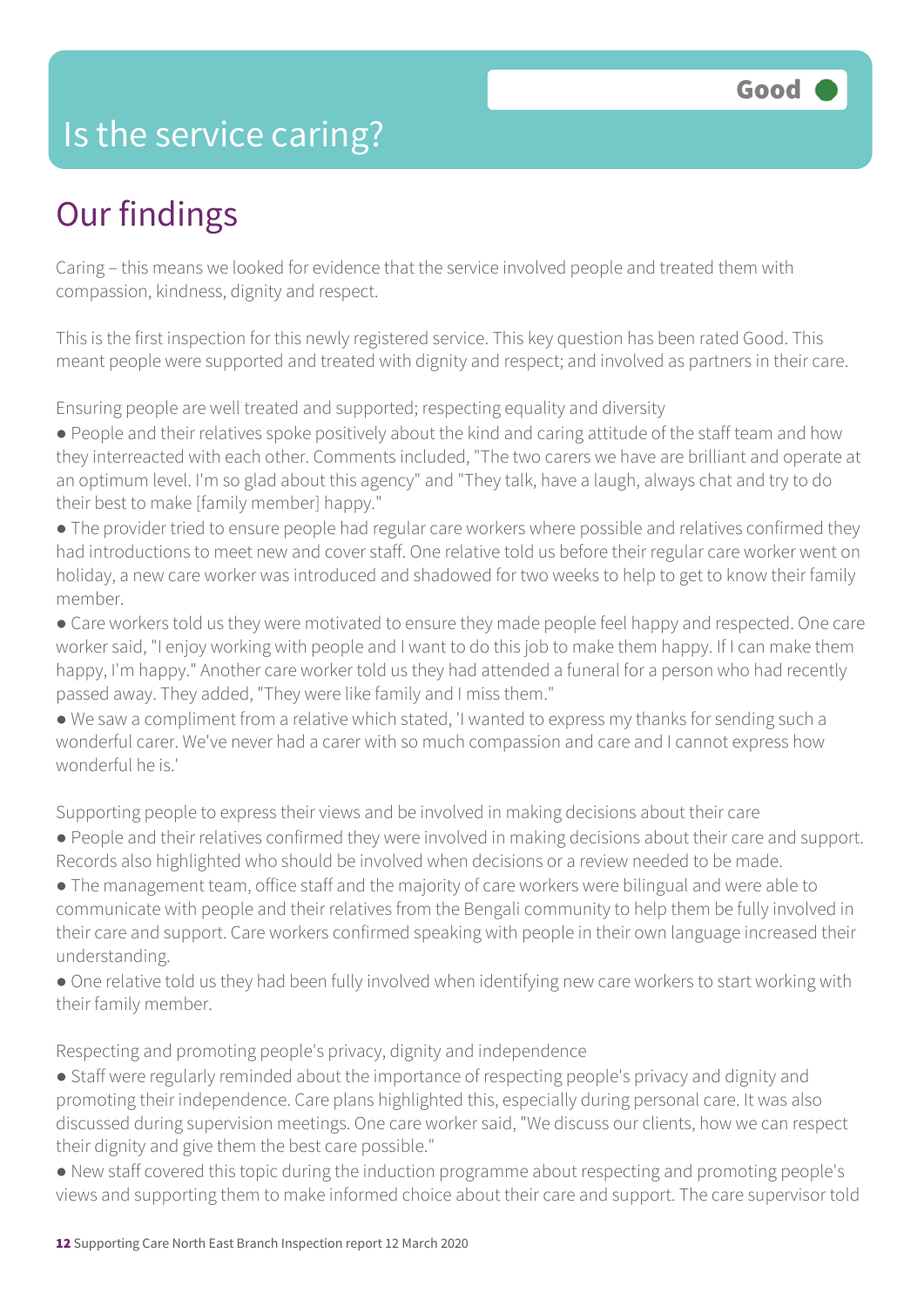us they checked staff respected people's privacy and dignity during routine spot checks in people's homes.

● People and their relatives told us staff respected them and building positive relationships with each other had helped this. A compliment from a relative stated, 'My [family member] was treated with the utmost privacy and dignity at all times and I'd highly recommend Supporting Care.'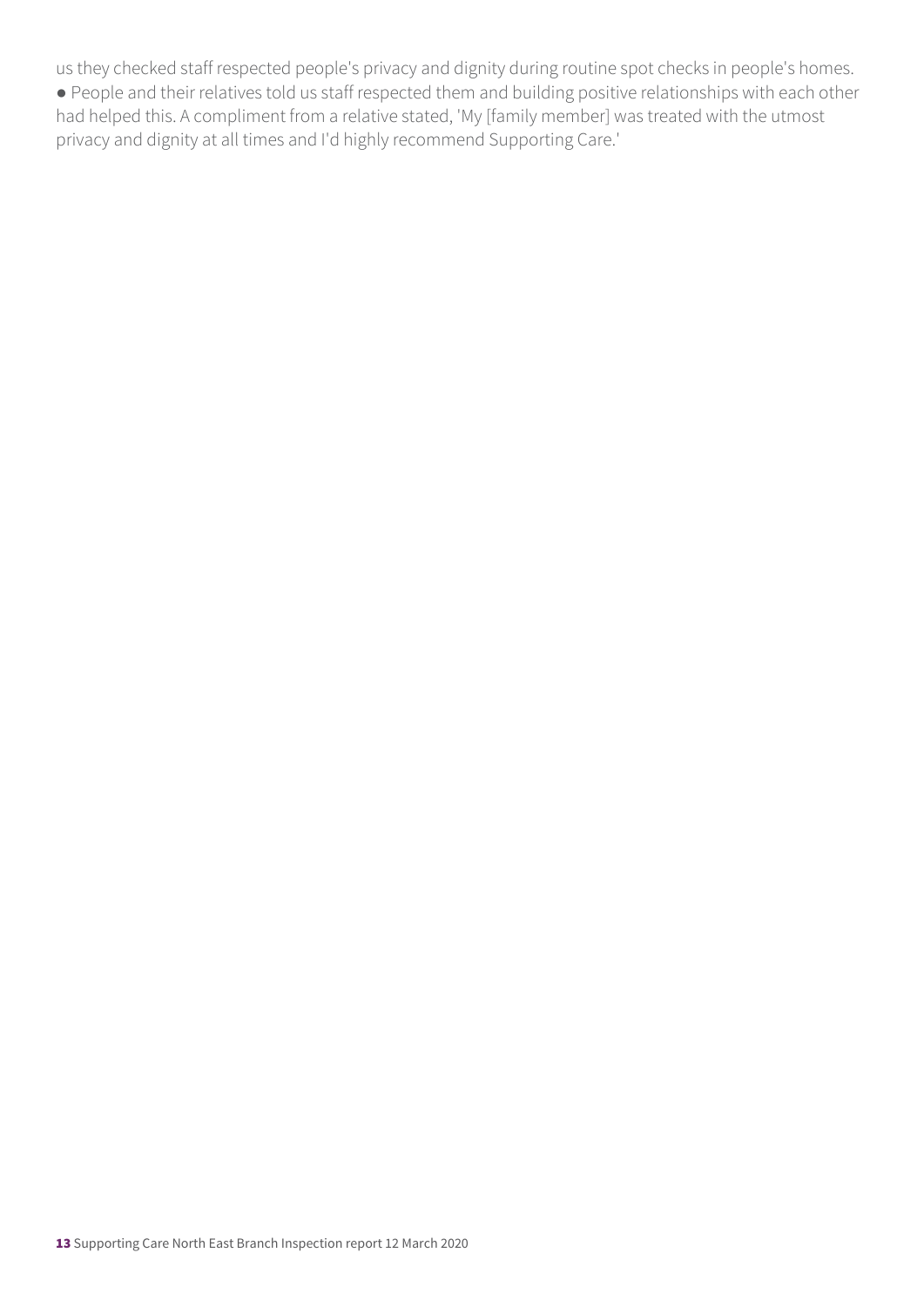### Is the service responsive?

# Our findings

Responsive – this means we looked for evidence that the service met people's needs.

This is the first inspection for this newly registered service. This key question has been rated Good. This meant people's needs were met through good organisation and delivery.

Planning personalised care to ensure people have choice and control and to meet their needs and preferences

● People's care records were person-centred and had information about how people wanted to be supported. There was information and step by step instructions for care workers to follow so they knew what people's needs were. One care worker said, "We get to see the care plan but we get information all the time, or speak with the office or family so we know what to do."

- Where people had Direct Payments in place, we saw people and their relatives had requested care workers they had worked with from previous care agencies. We saw the provider listened to this and went through the recruitment processes to ensure people received care from staff they were comfortable with and knew well. One care worker had worked with a person for over seven years.
- We saw the provider had tried to be as flexible as possible to help meet people's needs. One person's support hours were moved to cover support at night as this was more helpful to the person and their family, which had been agreed by the funding authority.
- Comments from relatives included, "They are quite eager to please", "When we have changes, they try to accommodate them" and "Well, I interviewed them and they do what I want. I'm happy with it."

Meeting people's communication needs

Since 2016 onwards all organisations that provide publicly funded adult social care are legally required to follow the Accessible Information Standard (AIS). The standard was introduced to make sure people are given information in a way they can understand. The standard applies to all people with a disability, impairment or sensory loss and in some circumstances to their carers.

- People's communication needs were assessed as part of the initial assessment and there was information for staff to explain effective way of communicating with them. Service user guides given to people at the start of the service highlighted information could be made available in other formats and languages.
- We saw staff used translation software to help support one person with their communication needs and that they understood important information about their care and support. The staff team were also able to interpret information on people and their relatives behalf.

Supporting people to develop and maintain relationships to avoid social isolation; support to follow interests and to take part in activities that are socially and culturally relevant to them

- The provider supported people's religious and cultural needs. We saw people were supported to attend the mosque on a weekly basis. One person, who had limited mobility and was unable to attend the mosque, was supported to pray at home. One relative said, "They made sure we had female carers."
- People received support to take part in activities of interest or access the local community if this was part of their agreed care. One person was supported to a day centre twice a week. They were also supported to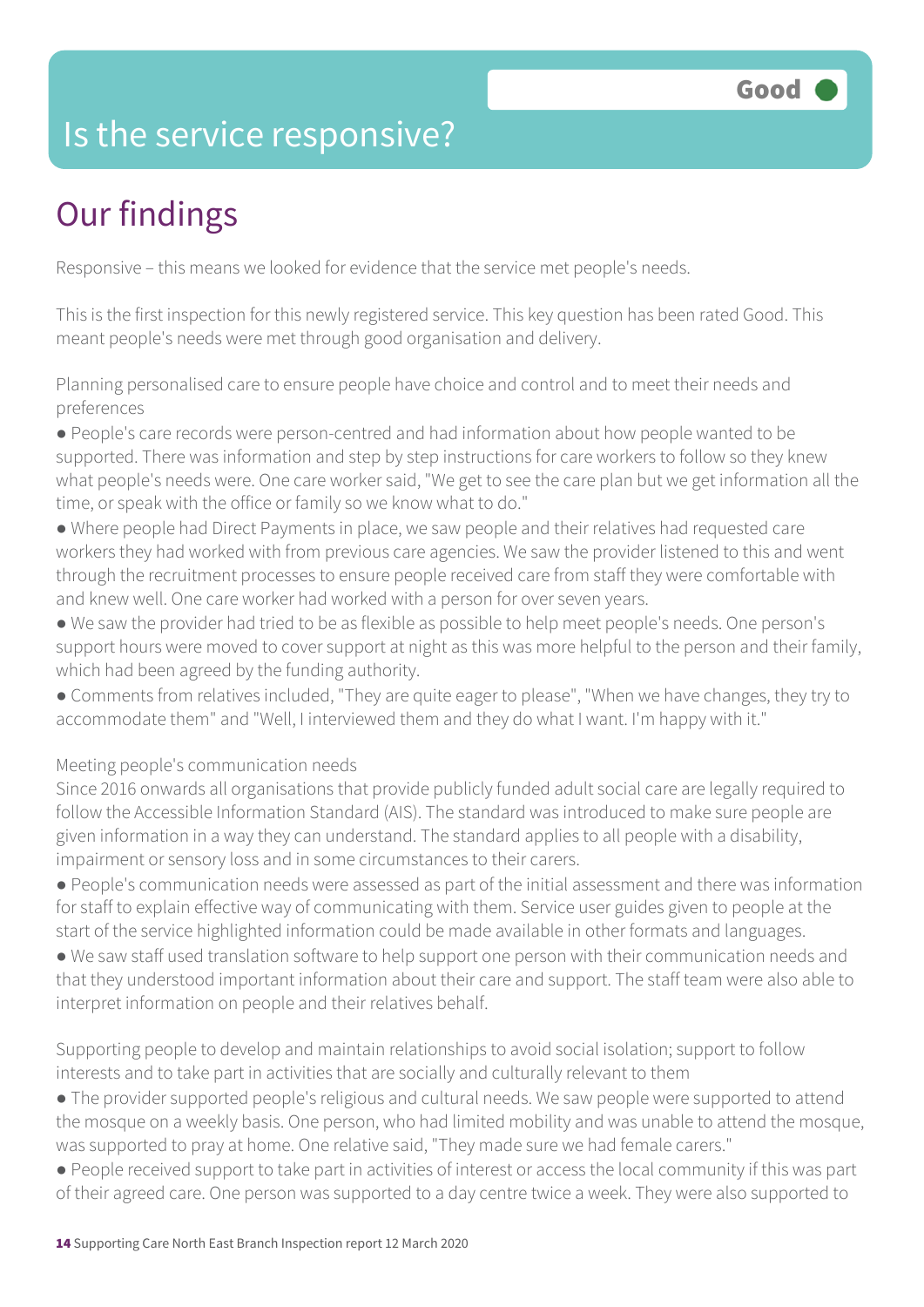go to the gym, with flexible arrangements depending when they wanted to go.

● One relative told us their family member was supported in the community, which allowed time for them to have a break from their caring responsibilities. They added that despite the challenges and complex health conditions, the care workers managed this very well.

Improving care quality in response to complaints or concerns

- People and their relatives were given the provider's complaints procedure at the start of the service. Regular communication also gave people and their relatives further opportunities to discuss any issue or concerns they had.
- Complaints had been recorded and followed up in line with their policy and we saw action was taken, such as supervisions with care workers or disciplinary action, if necessary. Complaint records also recorded a summary of lessons learnt.
- People and their relatives told us they would call the office if they wanted to make a complaint. A health and social care professional told us the provider had managed a concern from one family very well and resolved it right away.

End of life care and support

- The provider confirmed they supported people at this stage of their life and worked closely with the relevant health and social care professionals, including the local hospice. The registered manager added, "Due to many people's cultural requirements, they are cared for at home by their families, as their main carers, with the support from our staff."
- People's records had information about people's advanced wishes and if there was a Do not Attempt Cardiopulmonary Resuscitation (DNACPR) document in place. Staff covered end of life training during the induction, which included information from the Department of Health about promoting high quality care for adults at the end of their life. One care worker said, "We have to be dedicated, aware of their conditions, make them comfortable, be gentle, calm and reassure them."
- A compliment from a relative stated, 'Prior to their death, the team delivered excellent care. The carers were professional, caring and supportive throughout this time.'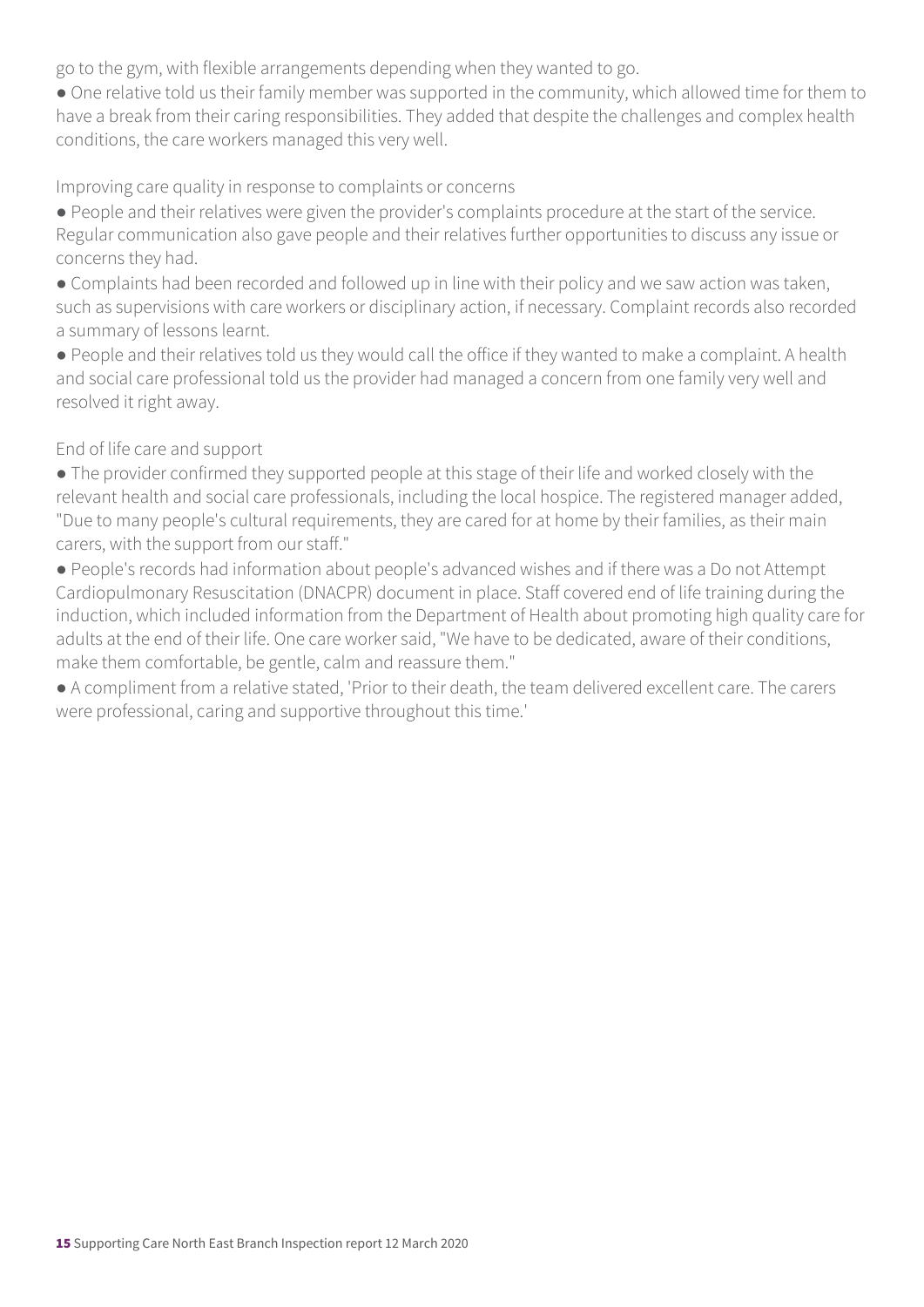### Is the service well-led?

## Our findings

Well-Led – this means we looked for evidence that service leadership, management and governance assured high-quality, person-centred care; supported learning and innovation; and promoted an open, fair culture.

This is the first inspection for this newly registered service. This key question has been rated Good. This meant the service was consistently managed and well-led. Leaders and the culture they created promoted high-quality, person-centred care.

Managers and staff being clear about their roles, and understanding quality performance, risks and regulatory requirements; How the provider understands and acts on the duty of candour, which is their legal responsibility to be open and honest with people when something goes wrong

- The management team were aware of their responsibilities regarding notifiable incidents and had followed their procedures for a safeguarding incident since the service was registered.
- Care workers were given information and discussed their key responsibilities during the induction programme. This included guidance on how to complete medicines records, daily log records and financial records. Reminders were also discussed during supervision and team meetings.
- Spot checks on staff also ensured staff were completing records accurately and following care tasks set out in people's care plans.

● The management team were open and honest with people and their relatives. Samples of complaints showed they had acknowledged and apologised if there had been issues and worked to resolve them immediately. One care worker said, "We work closely with the family for my client and I know I have to tell them if something went wrong."

Promoting a positive culture that is person-centred, open, inclusive and empowering, which achieves good outcomes for people

● The management team were motivated and had regular communication with people, their relatives and the staff team to ensure they were providing a personalised service to meet people's needs. Comments included, "The company is new but operates as if it has done for years", "Without them, my life would be no good" and "The manager takes things seriously and is fantastic. I have nothing but praise."

● Staff praised the support they received and the positive working environment across the service. Comments included, "The best thing is that they are very open and willing to help at any time. They are amazing people and I've learnt from them" and "I'd recommend them. They listen to us, understand us, are respectful and flexible."

● We saw samples of positive feedback from a range of health and social care professionals how the staff team had worked hard to manage complex and challenging cases, where previous care agencies had failed. One health and social care professional said, "They are excellent and happy to have them around. It is a pleasure working with them."

Engaging and involving people using the service, the public and staff, fully considering their equality characteristics

● The provider sought people and their relatives' views through regular communication and telephone